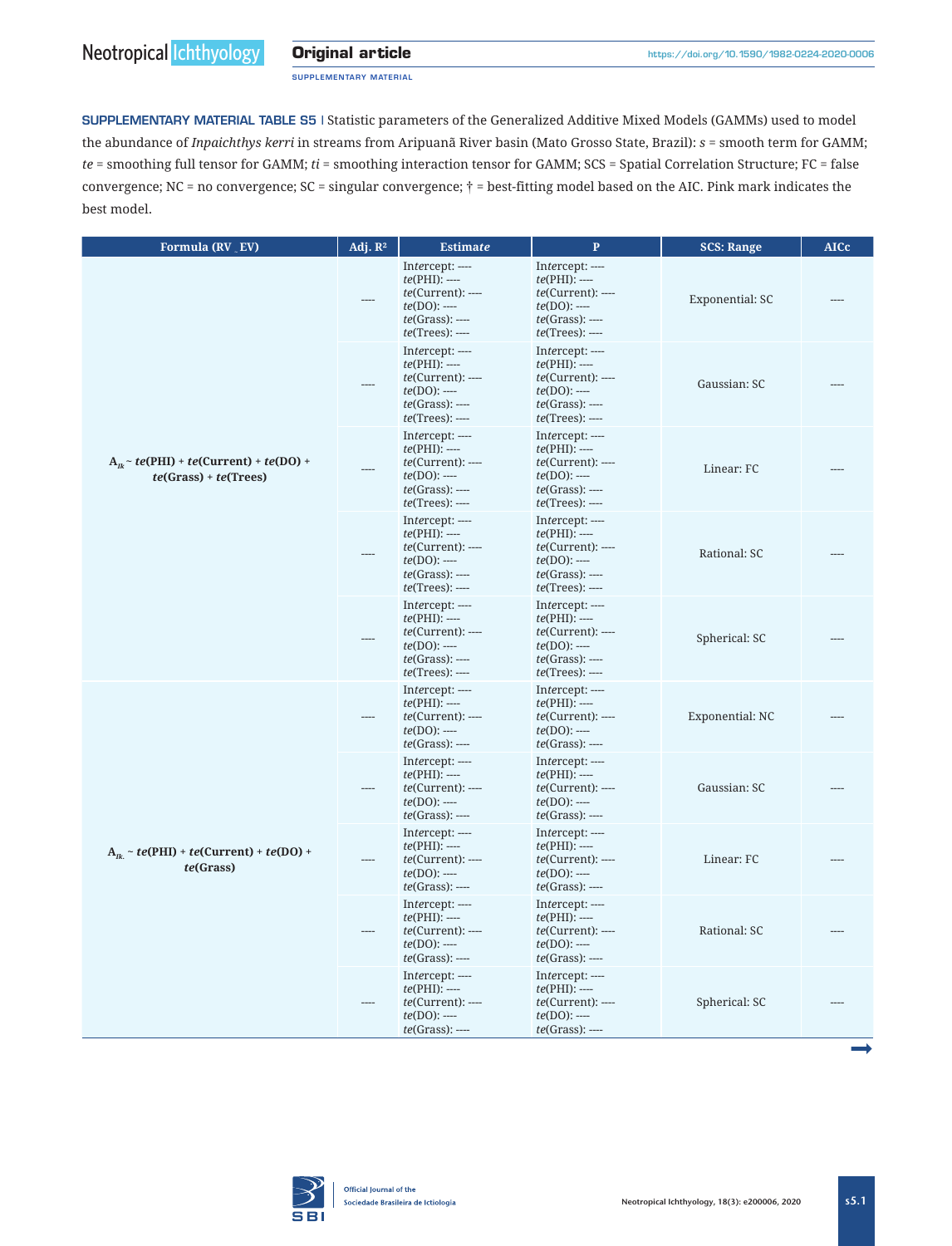| Formula (RV EV)                                             | Adj. $\mathbb{R}^2$ | <b>Estimate</b>                                                                                       | $\mathbf{P}$                                                                                                 | <b>SCS: Range</b>     | <b>AICc</b> |
|-------------------------------------------------------------|---------------------|-------------------------------------------------------------------------------------------------------|--------------------------------------------------------------------------------------------------------------|-----------------------|-------------|
| $A_n \sim te(PHI) + te(Current) + te(DO) +$<br>te(Trees)    | 0.823               | Intercept: 1.96e-04<br>te(PHI): 2.855<br>te(Current): 2.136<br>te(DO): 3.860<br>te(Trees): 3.798      | Intercept: 1.000<br>te(PHI): 0.027*<br>$te(Current): <0.001*$<br>$te(DO): 50.001*$<br>$te(Trees): <0.001*$   | Exponential: 1.09e-03 | 274.505     |
|                                                             |                     | Intercept: ----<br>$te(PHI):$ ----<br>$te(Current):---$<br>$te(DO)$ : ----<br>$te(Trees):$ ----       | Intercept: ----<br>$te(PHI):$ ----<br>$te(Current):---$<br>$te(DO)$ : ----<br>$te(Trees):$ ----              | Gaussian: NC          |             |
|                                                             |                     | Intercept: ----<br>$te(PHI):$ ----<br>$te(Current):---$<br>$te(DO)$ : ----<br>$te(Trees):$ ----       | Intercept: ----<br>$te(PHI):$ ----<br>$te(Current):---$<br>$te(DO)$ : ----<br>$te(Trees):$ ----              | Linear: FC            |             |
|                                                             |                     | Intercept: ----<br>$te(PHI):$ ----<br>$te(Current):---$<br>$te(DO)$ : ----<br>$te(Trees):$ ----       | Intercept: ----<br>$te(PHI):$ ----<br>$te(Current):$ ----<br>$te(DO)$ : ----<br>$te(Trees):$ ----            | Rational: NC          |             |
|                                                             | 0.823               | Intercept: 0.012<br>te(PHI): 2.850<br>te(Current): 2.147<br>te(DO): 3.860<br><i>te</i> (Trees): 3.797 | Intercept: 0.971<br>te(PHI): 0.027*<br>$te$ (Current): < $0.001*$<br>$te(DO): 0.001*$<br>$te(Trees): 0.001*$ | Spherical: 7.76e-03   | 274.003     |
| $A_n \sim te(PHI) + te(Current) + te(Grass) +$<br>te(Trees) |                     | Intercept: ----<br>$te(PHI):$ ----<br>$te(Current):---$<br>$te(Grass):$ ----<br>$te(Trees):$ ----     | Intercept: ----<br>$te(PHI):$ ----<br>$te(Current):$ ----<br>$te(Grass):$ ----<br>$te(Trees):$ ----          | Exponential: NC       |             |
|                                                             |                     | Intercept: ----<br>$te(PHI):$ ----<br>$te(Current):---$<br>$te(Grass):$ ----<br>$te(Trees):$ ----     | Intercept: ----<br>$te(PHI):$ ----<br>$te(Current):---$<br>$te(Grass):$ ----<br>$te(Trees):$ ----            | Gaussian: NC          |             |
|                                                             |                     | Intercept: ----<br>$te(PHI):$ ----<br>$te(Current):---$<br>$te(Grass):$ ----<br>$te(Trees):$ ----     | Intercept: ----<br>$te(PHI):$ ----<br>$te(Current):---$<br>$te(Grass):$ ----<br>$te(Trees):$ ----            | Linear: FC            |             |
|                                                             |                     | Intercept: ----<br>$te(PHI):$ ----<br>$te(Current):---$<br>$te(Grass):$ ----<br>$te(Trees):$ ----     | Intercept: ----<br>$te(PHI):$ ----<br>$te(Current):---$<br>$te(Grass):$ ----<br>$te(Trees):$ ----            | Rational: NC          |             |
|                                                             |                     | Intercept: ----<br>$te(PHI):$ ----<br>$te(Current):---$<br>$te(Grass):$ ----<br>$te(Trees):$ ----     | Intercept: ----<br>$te(PHI):$ ----<br>$te(Current):---$<br>$te(Grass):$ ----<br>$te(Trees):$ ----            | Spherical: NC         |             |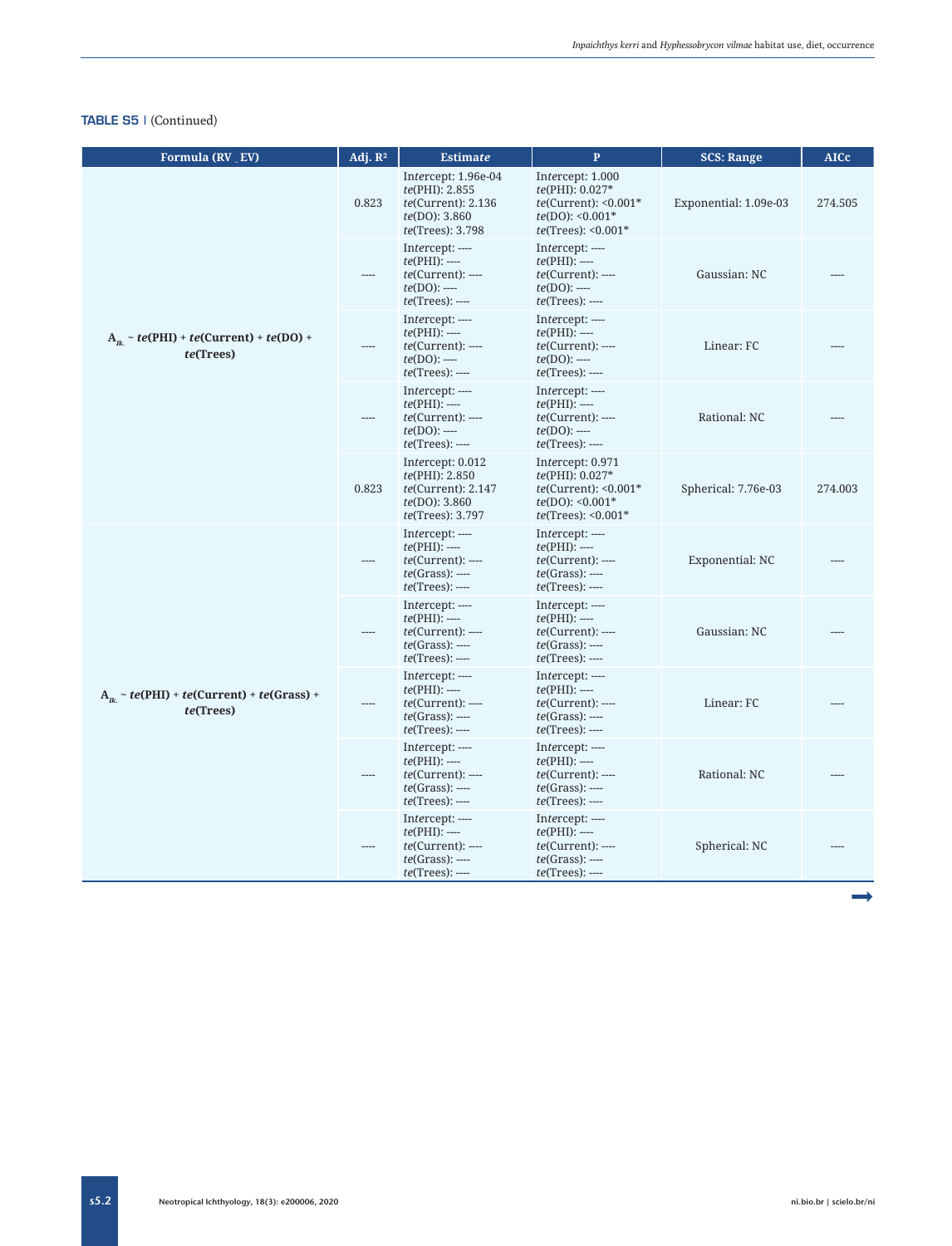| Formula (RV _ EV)                                          | Adj. $\mathbb{R}^2$ | <b>Estimate</b>                                                                                                | $\mathbf{P}$                                                                                                    | <b>SCS: Range</b>     | <b>AICc</b> |
|------------------------------------------------------------|---------------------|----------------------------------------------------------------------------------------------------------------|-----------------------------------------------------------------------------------------------------------------|-----------------------|-------------|
| $A_n \sim te(PHI) + te(DO) + te(Grass) + te(Trees)$        |                     | Intercept: ----<br>$te(PHI):$ ----<br>$te(DO)$ : ----<br>$te(Grass):$ ----<br>$te(Trees):$ ----                | Intercept: ----<br>$te(PHI):$ ----<br>$te(DO)$ : ----<br>$te(Grass):$ ----<br>$te(Trees):$ ----                 | Exponential: NC       |             |
|                                                            |                     | Intercept: ----<br>$te(PHI):$ ----<br>$te(DO)$ : ----<br>$te(Grass):$ ----<br>$te(Trees):$ ----                | Intercept: ----<br>$te(PHI):$ ----<br>$te(DO)$ : ----<br>$te(Grass):$ ----<br>$te(Trees):$ ----                 | Gaussian: SC          |             |
|                                                            |                     | Intercept: ----<br>$te(PHI):$ ----<br>$te(DO)$ : ----<br>$te(Grass):$ ----<br>$te(Trees):$ ----                | Intercept: ----<br>$te(PHI):$ ----<br>$te(DO)$ : ----<br>$te(Grass):$ ----<br>$te(Trees):$ ----                 | Linear: FC            |             |
|                                                            |                     | Intercept: ----<br>$te(PHI):$ ----<br>$te(DO)$ : ----<br>$te(Grass):$ ----<br>$te(Trees):$ ----                | Intercept: ----<br>$te(PHI):$ ----<br>$te(DO)$ : ----<br>$te(Grass):$ ----<br>$te(Trees):$ ----                 | Rational: NC          |             |
|                                                            |                     | Intercept: ----<br>$te(PHI):$ ----<br>$te(DO)$ : ----<br>$te(Grass):$ ----<br>$te(Trees):$ ----                | Intercept: ----<br>$te(PHI):$ ----<br>$te(DO)$ : ----<br>$te(Grass):$ ----<br>$te(Trees):$ ----                 | Spherical: NC         |             |
|                                                            | 0.915               | <b>Intercept: -1.875</b><br>te(Current): 3.832<br>te(DO): 3.881<br>te(Grass): 1.00<br><i>te</i> (Trees): 3.833 | Intercept: $0.023*$<br>$te(Current): <0.001*$<br>$te(DO): 0.001*$<br>$te(Grass): 0.001*$<br>$te(Trees): 0.001*$ | Exponential: 8.78e-09 | 265.062 «   |
|                                                            |                     | Intercept: ----<br>$te(Current):---$<br>$te(DO)$ : ----<br>$te(Grass):$ ----<br>$te(Trees):$ ----              | Intercept: ----<br>$te(Current):---$<br>$te(DO)$ : ----<br>$te(Grass):$ ----<br>$te(Trees):$ ----               | Gaussian: NC          |             |
| $A_n \sim te(Current) + te(DO) + te(Grass) +$<br>te(Trees) |                     | Intercept: ----<br>$te(Current):$ ----<br>$te(DO)$ : ----<br>$te(Grass):$ ----<br>$te(Trees):$ ----            | Intercept: ----<br>$te(Current):$ ----<br>$te(DO)$ : ----<br>$te(Grass):$ ----<br>$te(Trees):$ ----             | Linear: FC            |             |
|                                                            |                     | Intercept: ----<br>$te(Current):$ ----<br>$te(DO)$ : ----<br>$te(Grass):$ ----<br>$te(Trees):$ ----            | Intercept: ----<br>$te(Current):---$<br>$te(DO)$ : ----<br>$te(Grass):$ ----<br>$te(Trees):$ ----               | Rational: NC          |             |
|                                                            |                     | Intercept: ----<br>$te(Current):---$<br>$te(DO)$ : ----<br>$te(Grass):$ ----<br>$te(Trees):$ ----              | Intercept: ----<br>$te(Current):---$<br>$te(DO)$ : ----<br>$te(Grass):$ ----<br>$te(Trees):$ ----               | Spherical: NC         |             |

ª

s5.3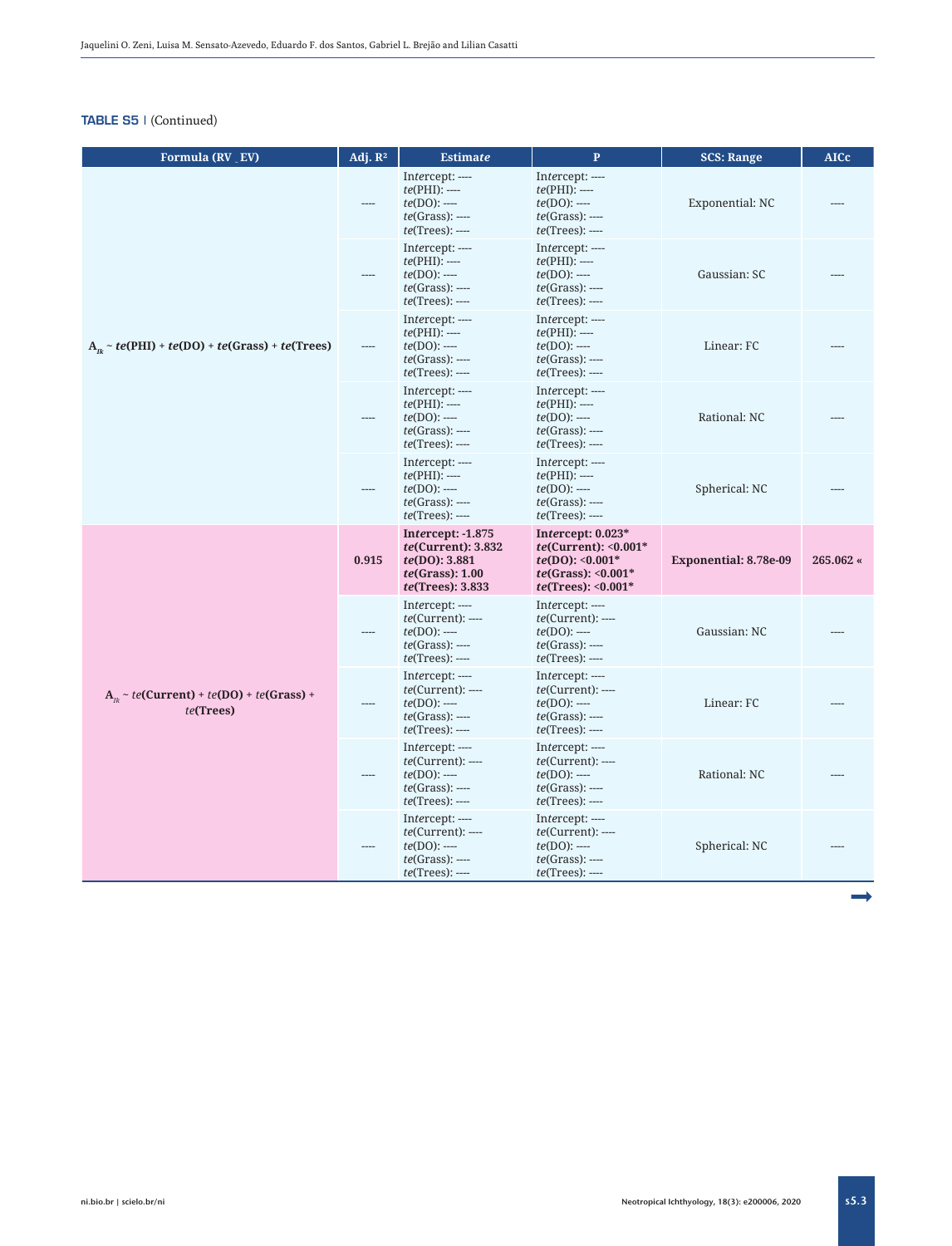| Formula (RV EV)                                 | Adj. $\mathbb{R}^2$ | <b>Estimate</b>                                                                               | $\mathbf{P}$                                                                               | <b>SCS: Range</b>     | <b>AICc</b> |
|-------------------------------------------------|---------------------|-----------------------------------------------------------------------------------------------|--------------------------------------------------------------------------------------------|-----------------------|-------------|
| $A_n \sim te(PHI) + te(Current) + te(DO)$       | 0.685               | Intercept: 0.492<br>t2(PHI): 3.612<br><i>te</i> (Current): 3.720<br><i>te</i> (DO): 3.930     | Intercept: 0.063<br>te(PHI): 0.005*<br>$te$ (Current): < $0.001*$<br>$te(DO): 0.001*$      | Exponential: 9.44e-04 | 487.487     |
|                                                 | 0.685               | Intercept: 0.492<br>t2(PHI): 3.612<br><i>te</i> (Current): 3.720<br><i>te</i> (DO): 3.930     | Intercept: 0.064<br>te(PHI): 0.005*<br>$te$ (Current): < $0.001*$<br>$te(DO): 0.001*$      | Gaussian: 1.45e-03    | 487.579     |
|                                                 |                     | Intercept: ----<br>$tw(PHI): \cdots$<br>$te(Current):---$<br>$te(DO)$ : ----                  | Intercept: ----<br>$te(PHI):$ ----<br><i>te</i> (Current): ----<br>$te(DO):$ ----          | Linear: FC            |             |
|                                                 | 0.685               | Intercept: 0.492<br>t2(PHI): 3.612<br><i>te</i> (Current): 3.720<br>te(DO): 3.930             | Intercept: 0.064<br>te(PHI): 0.005*<br>$te$ (Current): < $0.001*$<br>$te(DO): 0.001*$      | Rational: 2.26e-07    | 487.582     |
|                                                 |                     | Intercept: ----<br>$tw(PHI): ---$<br>$te(Current):---$<br>$te(DO)$ : ----                     | Intercept: ----<br>$te(PHI):$ ----<br>$te(Current):---$<br>$te(DO)$ : ----                 | Spherical: NC         |             |
| $A_n$ + $te(PHI)$ + $te(Current)$ + $te(Grass)$ | 0.880               | Intercept: -0.414<br>te(PHI): 3.229<br><i>te</i> (Current): 3.709<br>te(Grass): 4.360         | Intercept: 0.522<br>$te(PHI): 0.003*$<br>$te$ (Current): < $0.001*$<br>$te(Grass): 0.001*$ | Exponential: 4.76e-04 | 222.542     |
|                                                 | 0.880               | Intercept: -0.414<br><i>te</i> (PHI): 3.229<br><i>te</i> (Current): 3.709<br>te(Grass): 4.361 | Intercept: 0.522<br>te(PHI): 0.003*<br>$te$ (Current): < $0.001*$<br>$te(Grass): 0.001*$   | Gaussian: 2.49e-03    | 222.513     |
|                                                 |                     | Intercept: ----<br>$te(PHI):$ ----<br>$te(Current):$ ----<br>$te(Grass):$ ----                | Intercept: ----<br>$te(PHI):$ ----<br>$te(Current):---$<br>$te(Grass):$ ----               | Linear: FC            |             |
|                                                 | 0.880               | Intercept: -0.414<br><i>te</i> (PHI): 3.229<br><i>te</i> (Current): 3.709<br>te(Grass): 4.361 | Intercept: 0.522<br>te(PHI): 0.003*<br>$te$ (Current): < $0.001*$<br>$te(Grass): 0.001*$   | Rational: 4.98e-07    | 222.503     |
|                                                 | 0.880               | Intercept: -0.413<br>te(PHI): 3.229<br><i>te</i> (Current): 3.709<br>te(Grass): 4.361         | Intercept: 0.523<br>te(PHI): 0.003*<br>$te$ (Current): <0.001 $*$<br>$te(Grass): 0.001*$   | Spherical: 9.44e-03   | 231.311     |
|                                                 | 0.579               | Intercept: 0.250<br>te(PHI): 1.000<br><i>te</i> (DO): 3.851<br>te(Grass): 5.639               | Intercept: 0.407<br>$te(PHI): <0.001*$<br>$te(DO): <0.001*$<br>$te(Grass): 0.001*$         | Exponential: 1.80e-02 | 357.939     |
|                                                 | 0.495               | Intercept: -0.185<br>te(PHI): 1.000<br>te(DO): 3.899<br>te(Grass): 5.850                      | Intercept: 0.543<br>$te(PHI): <0.001*$<br>$te(DO): 0.001*$<br>$te(Grass): <0.001*$         | Gaussian: 2.48e-02    | 554.012     |
| $A_n$ + te(PHI) + te(DO) + te(Grass)            |                     | Intercept: ----<br>$te(PHI):$ ----<br>$te(DO)$ : ----<br>$te(Grass):$ ----                    | Intercept: ----<br>$te(PHI):$ ----<br>$te(DO)$ : ----<br>$te(Grass):$ ----                 | Linear: FC            |             |
|                                                 | 0.565               | Intercept: 0.128<br>te(PHI): 1.000<br>te(DO): 3.853<br>te(Grass): 5.611                       | Intercept: 0.693<br>$te(PHI): <0.001*$<br>$te(DO): 0.001*$<br>$te(Grass): 0.001*$          | Rational: 1.47e-02    | 434.215     |
|                                                 | 0.527               | Intercept: 0.337<br>te(PHI): 1.000<br>te(DO): 3.866<br>te(Grass): 5.694                       | Intercept: 0.243<br>$te(PHI): <0.001*$<br>$te(DO): 0.001*$<br>$te(Grass): 0.001*$          | Spherical: 5.50e-02   | 400.259     |

s5.4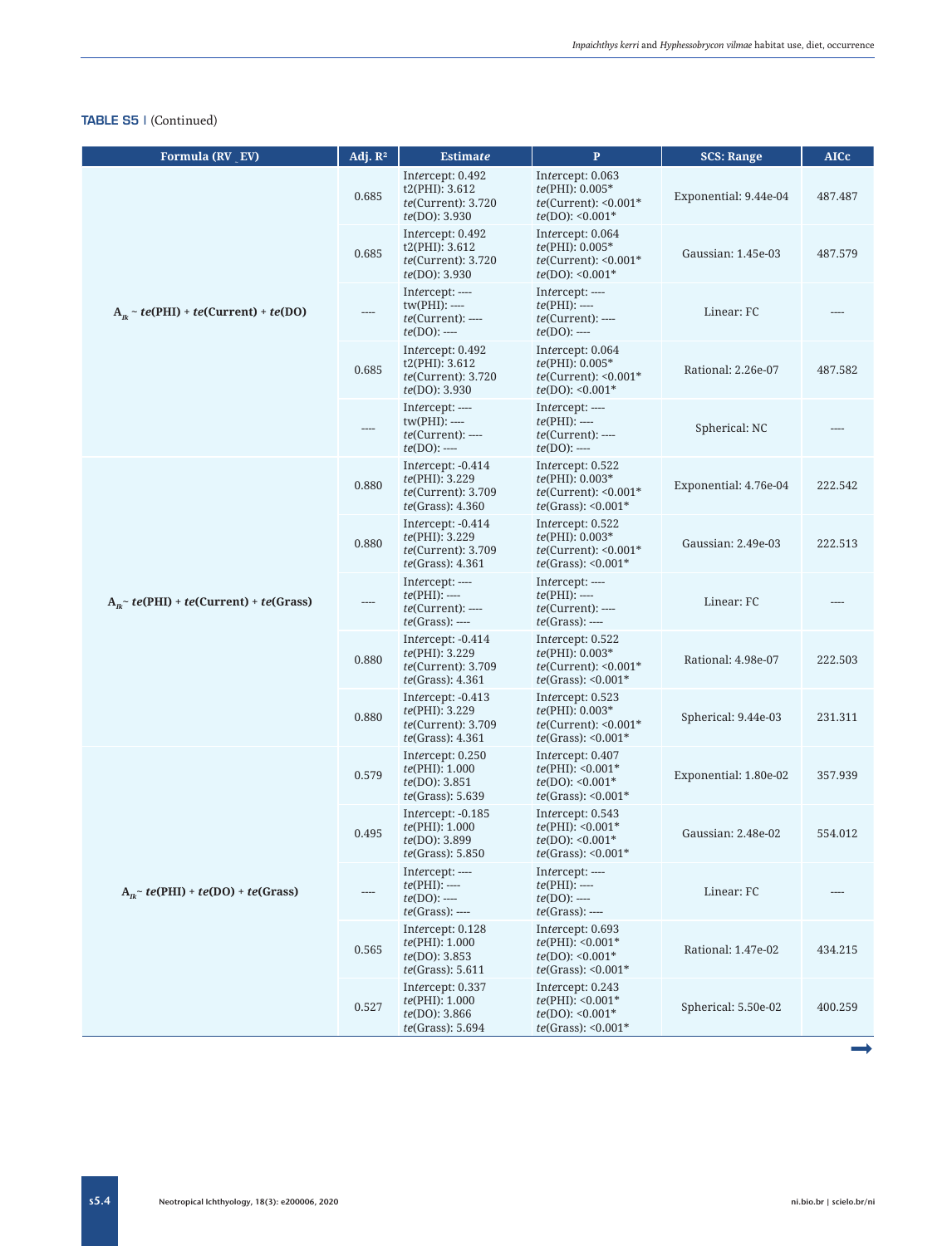| Formula (RV _ EV)                            | $\overline{Adj}. R^2$ | <b>Estimate</b>                                                                                 | $\mathbf{P}$                                                                                 | <b>SCS: Range</b>     | <b>AICc</b> |
|----------------------------------------------|-----------------------|-------------------------------------------------------------------------------------------------|----------------------------------------------------------------------------------------------|-----------------------|-------------|
| $A_n \sim te(PHI) + te(Current) + te(Trees)$ | 0.800                 | Intercept: 0.149<br>te(PHI): 3.892<br>$te$ (Current): 3.925<br><i>te</i> (Trees): 3.933         | Intercept: 0.542<br>$te(PHI): <0.001*$<br>$te$ (Current): < $0.001*$<br>$te(Trees): <0.001*$ | Exponential: 1.06e-03 | 353.513     |
|                                              | 0.800                 | Intercept: 0.158<br>te(PHI): 3.891<br>te(Current): 3.926<br><i>te</i> (Trees): 3.934            | Intercept: 0.517<br>$te(PHI): <0.001*$<br>$te(Current): <0.001*$<br>$te(Trees): <0.001*$     | Gaussian: 3.74e-03    | 352.151     |
|                                              |                       | Intercept: ----<br>$te(PHI):$ ----<br>$te(Current):---$<br>$te(Trees):$ ----                    | Intercept: ----<br>$te(PHI):$ ----<br><i>te</i> (Current): ----<br>$te(Trees):$ ----         | Linear: FC            |             |
|                                              | 0.800                 | Intercept: 0.148<br><i>te</i> (PHI): 3.892<br>$te$ (Current): 3.925<br><i>te</i> (Trees): 3.934 | Intercept: 0.542<br>$te(PHI): <0.001*$<br>$te$ (Current): < $0.001*$<br>$te(Trees): <0.001*$ | Rational: 3.30e-07    | 353.401     |
|                                              | 0.800                 | Intercept: 0.175<br><i>te</i> (PHI): 3.890<br>$te$ (Current): 3.926<br><i>te</i> (Trees): 3.934 | Intercept: 0.472<br>$te(PHI): <0.001*$<br>$te$ (Current): < $0.001*$<br>$te(Trees): <0.001*$ | Spherical: 9.46e-03   | 350.346     |
| $A_n \sim te(PHI) + te(DO) + te(Trees)$      |                       | Intercept: ----<br>$Te(PHI):$ ----<br>$te(DO)$ : ----<br>$te(Trees):$ ----                      | Intercept: ----<br>$Te(PHI):$ ----<br>$te(DO)$ : ----<br><i>te</i> (Trees): ----             | Exponential: NC       |             |
|                                              |                       | Intercept: ----<br>$Te(PHI):$ ----<br>$te(DO):$ ----<br>$te(Trees):$ ----                       | Intercept: ----<br>$Te(PHI):$ ----<br>$te(DO)$ : ----<br>$te(Trees):$ ----                   | Gaussian: NC          |             |
|                                              |                       | Intercept: ----<br>$Te(PHI):$ ----<br>$te(DO)$ : ----<br>$te(Trees):$ ----                      | Intercept: ----<br>$Te(PHI):$ ----<br>$te(DO)$ : ----<br>$te(Trees):$ ----                   | Linear: FC            |             |
|                                              |                       | Intercept: ----<br>$Te(PHI):$ ----<br>$te(DO)$ : ----<br>$te(Trees):$ ----                      | Intercept: ----<br>$Te(PHI):$ ----<br>$te(DO)$ : ----<br>$te(Trees):$ ----                   | Rational: NC          |             |
|                                              |                       | Intercept: ----<br>$Te(PHI):$ ----<br>$te(DO)$ : ----<br>$te(Trees):$ ----                      | Intercept: ----<br>$Te(PHI):$ ----<br>$te(DO)$ : ----<br>$te(Trees):$ ----                   | Spherical: NC         |             |
| $A_n \sim te(PHI) + te(Grass) + te(Trees)$   | $---$                 | Intercept: ----<br>$te(PHI):$ ----<br>$te(Grass):$ ----<br>$te(Trees):$ ----                    | Intercept: ----<br>$te(PHI):$ ----<br>$te(Grass):$ ----<br>$te(Trees):$ ----                 | Exponential: NC       |             |
|                                              |                       | Intercept: ----<br>$te(PHI):$ ----<br>$te(Grass):$ ----<br>$te(Trees):$ ----                    | Intercept: ----<br>$te(PHI):$ ----<br>$te(Grass):$ ----<br><i>te</i> (Trees): ----           | Gaussian: NC          |             |
|                                              |                       | Intercept: ----<br>$te(PHI):$ ----<br>$te(Grass):$ ----<br>$te(Trees):$ ----                    | Intercept: ----<br>$te(PHI):$ ----<br>$te(Grass):$ ----<br>$te(Trees):$ ----                 | Linear: FC            |             |
|                                              |                       | Intercept: ----<br>$te(PHI):$ ----<br>$te(Grass):$ ----<br>$te(Trees):$ ----                    | Intercept: ----<br>$te(PHI):$ ----<br>$te(Grass):$ ----<br>$te(Trees):$ ----                 | Rational: NC          |             |
|                                              |                       | Intercept: ----<br>$te(PHI):$ ----<br>$te(Grass):$ ----<br>$te(Trees):$ ----                    | Intercept: ----<br>$te(PHI):$ ----<br>$te(Grass):$ ----<br>$te(Trees):$ ----                 | Spherical: NC         |             |
|                                              |                       |                                                                                                 |                                                                                              |                       |             |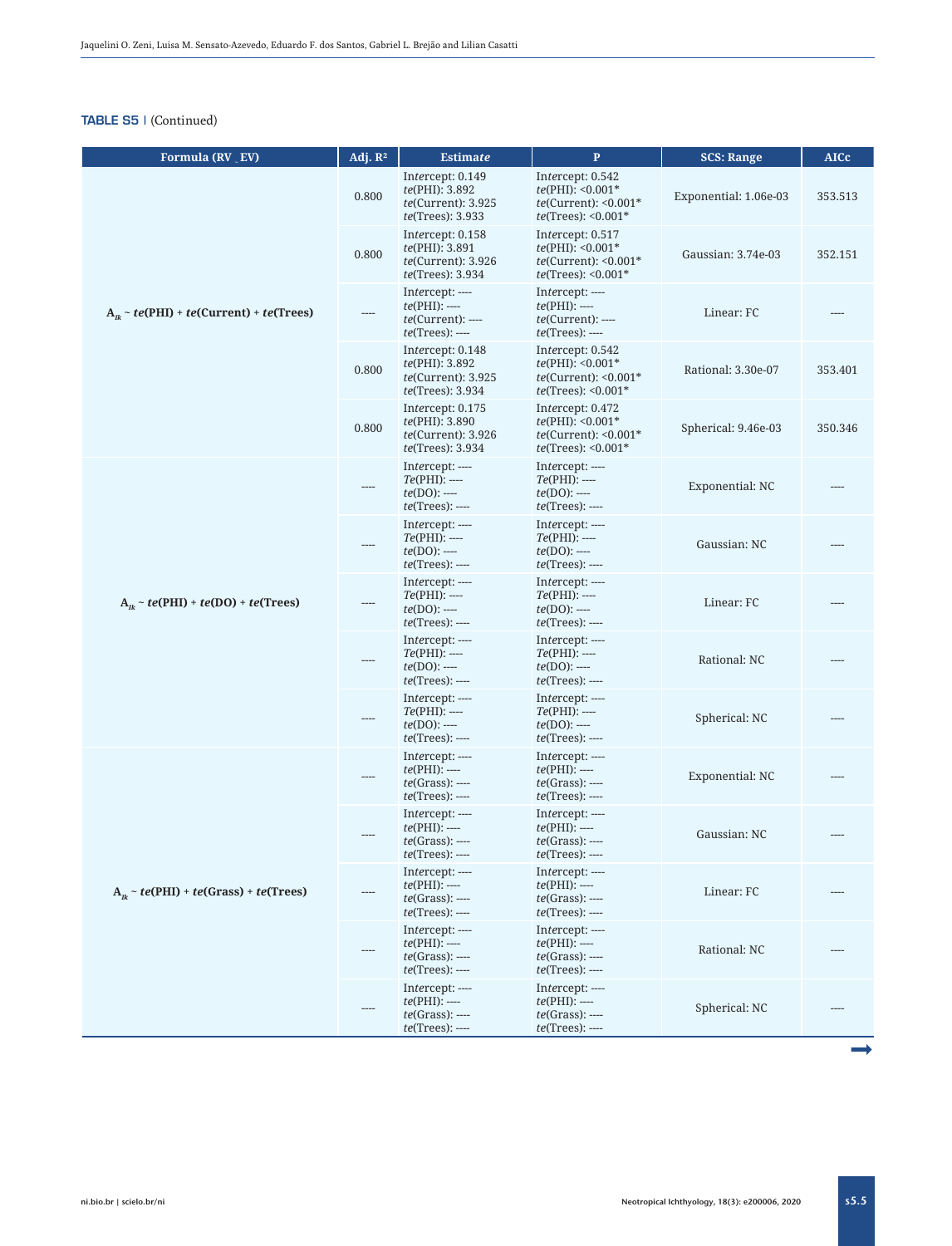| Formula (RV _ EV)                              | Adj. $\mathbb{R}^2$ | <b>Estimate</b>                                                                                  | $\mathbf{P}$                                                                                 | <b>SCS: Range</b>     | <b>AICc</b> |
|------------------------------------------------|---------------------|--------------------------------------------------------------------------------------------------|----------------------------------------------------------------------------------------------|-----------------------|-------------|
| $A_n \sim te(Current) + te(DO) + te(Trees)$    | 0.817               | Intercept: 0.422<br>te(Current): 2.808<br><i>te</i> (DO): 3.853<br><i>te</i> (Trees): 3.675      | Intercept: 0.161<br>$te$ (Current): < $0.001*$<br>$te(DO): 0.001*$<br>$te(Trees): <0.001*$   | Exponential: 1.17e-03 | 256.163     |
|                                                | 0.817               | Intercept: 0.438<br>$te$ (Current): $2.809$<br><i>te</i> (DO): 3.856<br><i>te</i> (Trees): 3.677 | Intercept: 0.138<br>$te$ (Current): < $0.001*$<br>$te(DO): 0.001*$<br>$te(Trees): <0.001*$   | Gaussian: 3.70e-03    | 255.244     |
|                                                |                     | Intercept: ----<br>$te(Current):---$<br>$te(DO)$ : ----<br>$te(Trees):$ ----                     | Intercept: ----<br>$te(Current):---$<br>$te(DO)$ : ----<br>$te(Trees):$ ----                 | Linear: NC            |             |
|                                                |                     | Intercept: ----<br>$te(Current):---$<br>$te(DO)$ : ----<br>$te(Trees):$ ----                     | Intercept: ----<br>$te(Current):$ ----<br>$te(DO)$ : ----<br>$te(Trees):$ ----               | Rational: NC          |             |
|                                                | 0.817               | Intercept: 0.466<br>$te$ (Current): $2.810$<br><i>te</i> (DO): 3.859<br><i>te</i> (Trees): 3.678 | Intercept: 0.103<br>$te$ (Current): < $0.001*$<br>$te(DO): 0.001*$<br>$te(Trees): <0.001*$   | Spherical: 9.35e-03   | 253.910     |
| $A_{ik} \sim te(Current) + te(DO) + te(Grass)$ | 0.895               | Intercept: -2.357<br>te(Current): 3.638<br><i>te</i> (DO): 3.847<br>te(Grass): 3.925             | Intercept: 0.048*<br>$te$ (Current): < $0.001*$<br>$te(DO): 0.003*$<br>$te(Grass): 0.001*$   | Exponential: 5.18e-04 | 263.865     |
|                                                | ----                | Intercept: ----<br>$te(Current):---$<br>$te(DO)$ : ----<br>$te(Grass):$ ----                     | Intercept: ----<br>$te(Current):---$<br>$te(DO)$ : ----<br>$te(Grass):$ ----                 | Gaussian: NC          |             |
|                                                |                     | Intercept: ----<br>$te(Current):---$<br>$te(DO)$ : ----<br>$te(Grass):$ ----                     | Intercept: ----<br>$te(Current):---$<br>$te(DO)$ : ----<br>$te(Grass):$ ----                 | Linear: FC            |             |
|                                                |                     | Intercept: ----<br>$te(Current):---$<br>$te(DO)$ : ----<br>$te(Grass):$ ----                     | Intercept: ----<br>$te(Current):---$<br>$te(DO)$ : ----<br>$te(Grass):$ ----                 | Rational: NC          |             |
|                                                | 0.895               | Intercept: $-2.356$<br>$te$ (Current): 3.636<br><i>te</i> (DO): 3.847<br>te(Grass): 3.927        | Intercept: $0.049*$<br>$te$ (Current): < $0.001*$<br>$te(DO): 0.003*$<br>$te(Grass): 0.001*$ | Spherical: 9.43e-03   | 263.794     |
|                                                |                     | Intercept: ----<br>$te(Current):---$<br>$te(Grass):$ ----<br>$te(Trees):$ ----                   | Intercept: ----<br>$te(Current):---$<br>$te(Grass):$ ----<br>$te(Trees):$ ----               | Exponential: SC       |             |
|                                                |                     | Intercept: ----<br>$te(Current):$ ----<br>$te(Grass):$ ----<br><i>te</i> (Trees): ----           | Intercept: ----<br>$te(Current):$ ----<br>$te(Grass):$ ----<br><i>te</i> (Trees): ----       | Gaussian: NC          |             |
| $A_n \sim te(Current) + te(Grass) + te(Trees)$ |                     | Intercept: ----<br>$te(Current):$ ----<br>$te(Grass):$ ----<br><i>te</i> (Trees): ----           | Intercept: ----<br>$te(Current):$ ----<br>$te(Grass):$ ----<br>$te(Trees):$ ----             | Linear: NC            |             |
|                                                |                     | Intercept: ----<br>$te(Current):$ ----<br>$te(Grass):$ ----<br>$te(Trees):$ ----                 | Intercept: ----<br>$te(Current):---$<br>$te(Grass):$ ----<br>$te(Trees):$ ----               | Rational: NC          |             |
|                                                |                     | Intercept: ----<br>$te(Current):$ ----<br>$te(Grass):$ ----<br>$te(Trees):$ ----                 | Intercept: ----<br>$te(Current):---$<br>$te(Grass):$ ----<br>$te(Trees):$ ----               | Spherical: NC         |             |

s5.6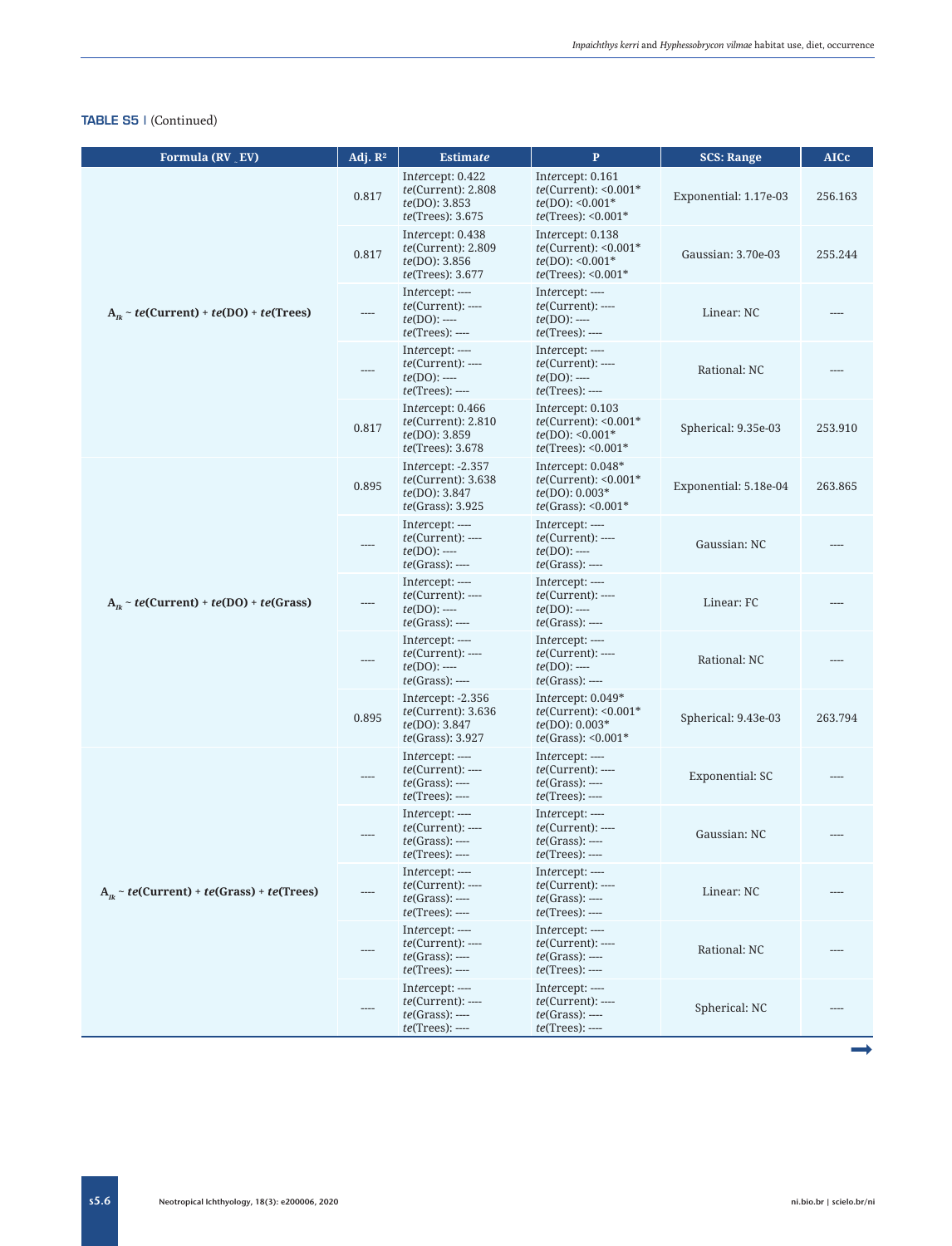| Formula (RV _ EV)                         | Adj. $\mathbb{R}^2$ | <b>Estimate</b>                                                              | $\mathbf{P}$                                                                          | <b>SCS: Range</b>     | <b>AICc</b> |
|-------------------------------------------|---------------------|------------------------------------------------------------------------------|---------------------------------------------------------------------------------------|-----------------------|-------------|
|                                           |                     | Intercept: ----<br>$te(DO)$ : ----<br>$te(Grass):$ ----<br>$te(Trees):$ ---- | Intercept: ----<br>$te(DO)$ : ----<br>$te(Grass):$ ----<br>$te(Trees):$ ----          | Exponential: NC       |             |
| $A_n \sim te(DO) + te(Grass) + te(Trees)$ |                     | Intercept: ----<br>$te(DO)$ : ----<br>$te(Grass):$ ----<br>$te(Trees):$ ---- | Intercept: ----<br>$te(DO)$ : ----<br>$te(Grass):$ ----<br><i>te</i> (Trees): ----    | Gaussian: NC          |             |
|                                           |                     | Intercept: ----<br>$te(DO)$ : ----<br>$te(Grass):$ ----<br>$te(Trees):$ ---- | Intercept: ----<br>$te(DO):$ ----<br>$te(Grass):$ ----<br><i>te</i> (Trees): ----     | Linear: FC            |             |
|                                           |                     | Intercept: ----<br>$te(DO)$ : ----<br>$te(Grass):$ ----<br>$te(Trees):$ ---- | Intercept: ----<br>$te(DO)$ : ----<br>$te(Grass):$ ----<br><i>te</i> (Trees): ----    | Rational: NC          |             |
|                                           |                     | Intercept: ----<br>$te(DO):$ ----<br>$te(Grass):$ ----<br>$te(Trees):$ ----  | Intercept: ----<br>$te(DO)$ : ----<br>$te(Grass):$ ----<br>$te(Trees):$ ----          | Spherical: NC         |             |
| $A_n \sim te(PHI) + te(Current)$          | $-0.329$            | Intercept: 1.978<br><i>te</i> (PHI): 3.581<br>te(Current): 3.935             | Intercept: $< 0.001$ <sup>*</sup><br>$te(PHI): <0.001*$<br>$te$ (Current): < $0.001*$ | Exponential: 5.20e-02 | 439.881     |
|                                           | ----                | Intercept: ----<br>$te(PHI):$ ----<br>$te(Current):---$                      | Intercept: ----<br>$te(PHI):$ ----<br>$te(Current):---$                               | Gaussian: NC          |             |
|                                           | ----                | Intercept: ----<br>$te(PHI):$ ----<br><i>te</i> (Current): ----              | Intercept: ----<br>$te(PHI):$ ----<br><i>te</i> (Current): ----                       | Linear: FC            |             |
|                                           | $\cdots$            | Intercept: ----<br>$te(PHI):$ ----<br>$te(Current):---$                      | Intercept: ----<br>$te(PHI):$ ----<br>$te(Current):---$                               | Rational: NC          | ----        |
|                                           | $-0.415$            | Intercept: 2.062<br><i>te</i> (PHI): 3.742<br>$te$ (Current): 3.953          | Intercept: $<0.001*$<br>$te(PHI): <0.001*$<br>$te(Current): <0.001*$                  | Spherical: 0.143      | 408.114     |
|                                           | $-0.264$            | Intercept: 1.844<br><i>te</i> (PHI): 3.108<br><i>te</i> (DO): 3.691          | Intercept: $< 0.001$ <sup>*</sup><br>$te(PHI): 0.021*$<br>$te(DO): 0.001*$            | Exponential: 2.70e-02 | 566.196     |
|                                           | $-0.311$            | Intercept: 1.824<br><i>te</i> (PHI): 3.377<br>te(DO): 2.565                  | Intercept: $< 0.001$ <sup>*</sup><br>te(PHI): 0.003*<br>$te(DO): 0.002*$              | Gaussian: 2.21e-02    | 724.909     |
| $A_n \sim te(PHI) + te(DO)$               | ----                | Intercept: ----<br>$te(PHI):$ ----<br>$te(DO):$ ----                         | Intercept: ----<br>$te(PHI):$ ----<br>$te(DO):$ ----                                  | Linear: FC            |             |
|                                           | $-0.286$            | Intercept: 1.84<br>te(PHI): 3.186<br>te(DO): 3.449                           | Intercept: $< 0.001$ <sup>*</sup><br>te(PHI): 0.023*<br>$te(DO): 0.001*$              | Rational: 1.71e-02    | 638.662     |
|                                           | $-0.273$            | Intercept: 1.781<br><i>te</i> (PHI): 3.101<br>te(DO): 3.557                  | Intercept: $<0.001*$<br>te(PHI): 0.037*<br>$te(DO): 50.001*$                          | Spherical: 5.21e-02   | 633.408     |
|                                           | 0.457               | Intercept: 0.753<br>te(PHI): 1.000<br>te(Grass): 6.406                       | Intercept: $0.004*$<br>te(PHI): 0.005*<br>$te(Grass): 0.001*$                         | Exponential: 1.31e-02 | 328.426     |
|                                           | ----                | Intercept: ----<br>$te(PHI):$ ----<br>$te(Grass):$ ----                      | Intercept: ----<br>$te(PHI):$ ----<br>$te(Grass):$ ----                               | Gaussian: NC          |             |
| $A_n \sim te(PHI) + te(Grass)$            | 0.515               | Intercept: 0.437<br>te(PHI): 1.000<br>te(Grass): 6.365                       | Intercept: 0.184<br>$te(PHI): 0.005*$<br><i>te</i> (Grass): < $0.001*$                | Linear: 2.10e-02      | 341.512     |
|                                           | 0.475               | Intercept: 0.689<br>te(PHI): 1.000<br>te(Grass): 6.380                       | Intercept: $0.013*$<br>te(PHI): 0.006*<br><i>te</i> (Grass): < $0.001*$               | Rational: 9.85e-03    | 327.799     |
|                                           | 0.480               | Intercept: 0.596<br><i>te</i> (PHI): 1.000<br>te(Grass): 6.368               | Intercept: $0.033*$<br>$te(PHI): 0.004*$<br>$te(Grass): <0.001*$                      | Spherical: 3.02e-02   | 339.239     |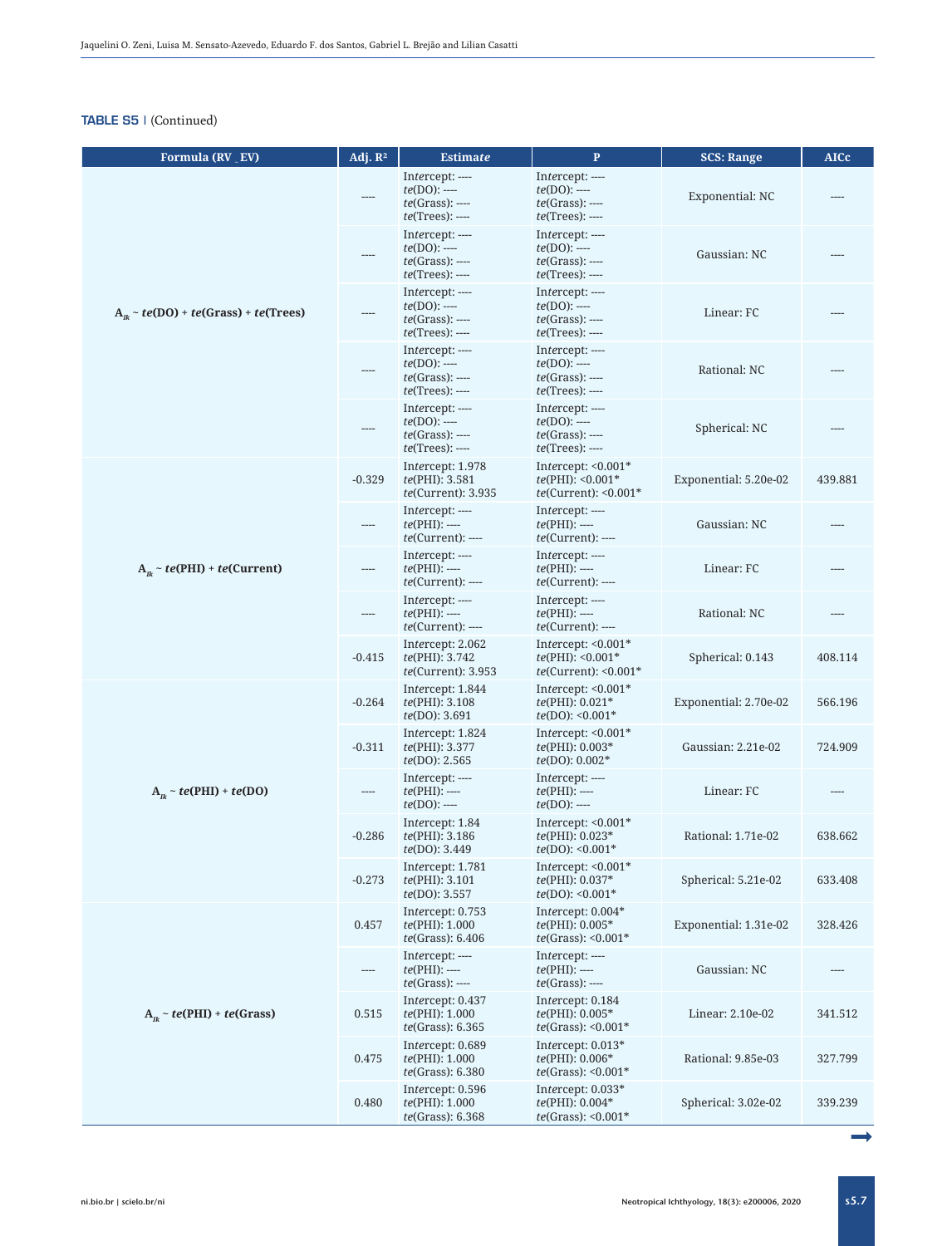| Formula (RV EV)                       | Adj. $\mathbb{R}^2$ | <b>Estimate</b>                                                            | $\mathbf{P}$                                                                    | <b>SCS: Range</b>     | <b>AICc</b> |
|---------------------------------------|---------------------|----------------------------------------------------------------------------|---------------------------------------------------------------------------------|-----------------------|-------------|
|                                       |                     | Intercept: ----<br>$te(PHI):$ ----<br>$te(Trees):$ ----                    | Intercept: ----<br>$te(PHI):$ ----<br><i>te</i> (Trees): ----                   | Exponential: NC       |             |
|                                       | ----                | Intercept: ----<br>$te(PHI):$ ----<br>$te(Trees):$ ----                    | Intercept: ----<br>$te(PHI):$ ----<br>$te(Trees):$ ----                         | Gaussian: NC          |             |
| $A_n \sim te(PHI) + te(Trees)$        | ----                | Intercept: ----<br>$te(PHI):$ ----<br>$te(Trees):$ ----                    | Intercept: ----<br>$te(PHI):$ ----<br>$te(Trees):$ ----                         | Linear: FC            |             |
|                                       | $-$ ---             | Intercept: ----<br>$te(PHI):$ ----<br>$te(Trees):$ ----                    | Intercept: ----<br>$te(PHI):$ ----<br>$te(Trees):$ ----                         | Rational: NC          |             |
|                                       | ----                | Intercept: ----<br>$te(PHI):$ ----<br>$te(Trees):$ ----                    | Intercept: ----<br>$te(PHI):$ ----<br>$te(Trees):$ ----                         | Spherical: NC         |             |
|                                       | 0.698               | Intercept: 0.699<br>$te$ (Current): 3.512<br><i>te</i> (DO): 3.926         | Intercept: $0.004*$<br>$te$ (Current): <0.001 $*$<br>$te(DO): <0.001*$          | Exponential: 8.87e-04 | 444.424     |
| $A_n \sim te(Current) + te(DO)$       | 0.698               | Intercept: 0.708<br>$te$ (Current): 3.510<br>te(DO): 3.927                 | Intercept: $0.003*$<br>$te$ (Current): <0.001 $*$<br>$te(DO): 0.001*$           | Gaussian: 3.47e-03    | 443.083     |
|                                       |                     | Intercept: ----<br>$te(Current):$ ----<br>$te(DO):$ ----                   | Intercept: ----<br>$te(Current):---$<br>$te(DO):$ ----                          | Linear: NC            |             |
|                                       | 0.698               | Intercept: 0.699<br>$te$ (Current): $3.512$<br><i>te</i> (DO): 3.926       | Intercept: $0.004*$<br>$te$ (Current): <0.001 $*$<br>$te(DO): 0.001*$           | Rational: 1.91e-07    | 444.456     |
|                                       | 0.699               | Intercept: 0.732<br>$te$ (Current): 3.502<br>te(DO): 3.928                 | Intercept: $0.002*$<br>$te$ (Current): < $0.001*$<br>$te(DO): 0.001*$           | Spherical: 9.39e-03   | 439.931     |
|                                       | 0.838               | Intercept: 0.144<br><i>te</i> (Current): 3.753<br>te(Grass): 5.731         | Intercept: 0.698<br>$te$ (Current): <0.001 $*$<br><i>te</i> (Grass): < $0.001*$ | Exponential: 8.08e-04 | 196.409     |
|                                       | 0.838               | Intercept: 0.146<br>te(Current): 3.753<br>te(Grass): 5.733                 | Intercept: 0.693<br>$te$ (Current): <0.001 $*$<br>$te(Grass): 0.001*$           | Gaussian: 3.74e-03    | 196.343     |
| $A_n \sim te(Current) + te(Grass)$    | ----                | Intercept: ----<br>$te(Current):---$<br>$te(Grass):$ ----                  | Intercept: ----<br>$te(Current):---$<br>$te(Grass):$ ----                       | Linear: FC            |             |
|                                       | 0.838               | Intercept: 0.150<br>$te$ (Current): 3.754<br>te(Grass): 5.734              | Intercept: 0.683<br>$te$ (Current): <0.001 $*$<br>$te(Grass): 0.001*$           | Rational: 1.46e-03    | 196.238     |
|                                       | 0.838               | Intercept: 0.150<br>te(Current): 3.754<br><i>te</i> (Grass): 5.737         | Intercept: 0.684<br>$te$ (Current): <0.001 $*$<br>$te(Grass): 0.001*$           | Spherical: 9.60e-03   | 196.198     |
|                                       | 0.540               | Intercept: 0.901<br>$te$ (Current): $3.665$<br>te(Trees): 3.876            | Intercept: $<0.001*$<br>$te(Current): <0.001*$<br>$te(Trees): <0.001*$          | Exponential: 2.11e-03 | 515.134     |
|                                       | 0.539               | Intercept: 0.913<br>$te$ (Current): $3.667$<br><i>te</i> (Trees): 3.877    | Intercept: <0.001*<br>$te$ (Current): < $0.001*$<br>$te(Trees): <0.001*$        | Gaussian: 4.64e-03    | 506.338     |
| $A_{ik} \sim te(Current) + te(Trees)$ | ----                | Intercept: ----<br>$te(Current):$ ----<br>$te(Trees):$ ----                | Intercept: ----<br>$te(Current):$ ----<br>$te(Trees):$ ----                     | Linear: FC            |             |
|                                       | 0.536               | Intercept: 0.908<br>te(Current): 3.682<br>te(Trees): 3.880                 | Intercept: <0.001*<br>$te$ (Current): < $0.001*$<br>$te(Grass):$ <0.001*        | Rational: 2.59e-03    | 497.546     |
|                                       | 0.384               | Intercept: 1.044<br><i>te</i> (Current): 3.790<br><i>te</i> (Trees): 3.925 | Intercept: $<0.001*$<br>$te$ (Current): < $0.001*$<br>$te(Grass): <0.001*$      | Spherical: 4.08e-02   | 387.408     |

Neotropical Ichthyology, 18(3): e200006, 2020 [ni.bio.br](http://ni.bio.br) | [scielo.br/ni](http://scielo.br/ni) s5.8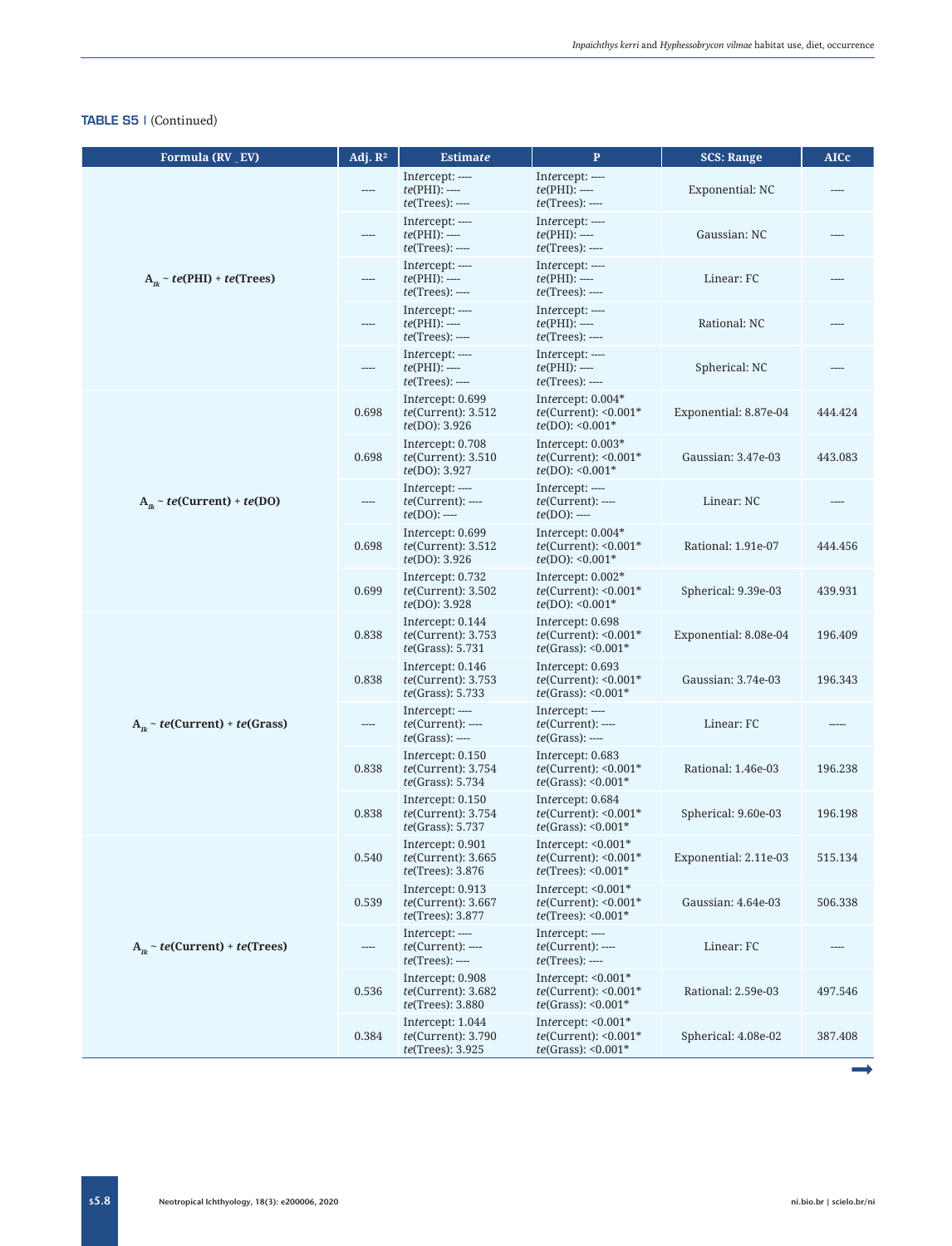| Formula (RV EV)                  | Adj. $R^2$ | <b>Estimate</b>                                                          | $\mathbf P$                                                                               | <b>SCS: Range</b>     | <b>AICc</b> |
|----------------------------------|------------|--------------------------------------------------------------------------|-------------------------------------------------------------------------------------------|-----------------------|-------------|
|                                  | 0.557      | Intercept: 0.113<br>te(DO): 3.814<br>te(Grass): 6.100                    | Intercept: 0.746<br>$te(DO): <0.001*$<br>$te(Grass): 0.001*$                              | Exponential: 1.31e-02 | 259.344     |
|                                  | ----       | Intercept: ----<br>$te(DO)$ : ----<br>$te(Grass):$ ----                  | Intercept: ----<br>$te(DO)$ : ----<br>$te(Grass):$ ----                                   | Gaussian: NC          | ----        |
| $A_{ik} \sim te(DO) + te(Grass)$ | $---$      | Intercept: ----<br>$te(DO)$ : ----<br><i>te</i> (Grass): ----            | Intercept: ----<br>$te(DO)$ : ----<br>$te(Grass):$ ----                                   | Linear: FC            | ----        |
|                                  | 0.569      | Intercept: 0.005<br><i>te</i> (DO): 3.810<br>te(Grass): 6.100            | Intercept: 0.990<br>$te(DO): 0.001*$<br>$te(Grass): 0.001*$                               | Rational: 8.93e-03    | 260.834     |
|                                  | 0.544      | Intercept: 0.136<br><i>te</i> (DO): 3.815<br>te(Grass): 6.047            | Intercept: 0.693<br>$te(DO): 0.001*$<br>$te(Grass): 0.001*$                               | Spherical: 3.51e-02   | 266.684     |
| $A_n \sim te(DO) + te(Trees)$    | $-0.115$   | Intercept: 1.534<br><i>te</i> (DO): 3.834<br><i>te</i> (Trees): 3.812    | Intercept: $<0.001*$<br>$te(DO): 0.001*$<br>$te(Trees): <0.001*$                          | Exponential: 4.37e-02 | 322.471     |
|                                  | ----       | Intercept: ----<br>$te(DO)$ : ----<br><i>te</i> (Trees): ----            | Intercept: ----<br>$te(DO)$ : ----<br>$te(Trees):$ ----                                   | Gaussian: NC          |             |
|                                  | ----       | Intercept: ----<br>$te(DO)$ : ----<br><i>te</i> (Trees): ----            | Intercept: ----<br>$te(DO):$ ----<br><i>te</i> (Trees): ----                              | Linear: NC            |             |
|                                  | ----       | Intercept: ----<br>$te(DO)$ : ----<br>$te(Trees): ---$                   | Intercept: ----<br>$te(DO):$ ----<br>$te(Trees):$ ----                                    | Rational: NC          |             |
|                                  | ----       | Intercept: ----<br>$te(DO)$ : ----<br>$te(Trees):$ ----                  | Intercept: ----<br>$te(DO)$ : ----<br><i>te</i> (Trees): ----                             | Spherical: NC         | ----        |
|                                  | 0.576      | Intercept: 0.827<br>te(Grass): 3.526<br><i>te</i> (Trees): 3.879         | Intercept: $< 0.001*$<br>$te(Grass): 0.001*$<br><i>te</i> (Trees): $< 0.001$ <sup>*</sup> | Exponential: 1.73e-02 | 905.680     |
|                                  | 0.692      | Intercept: 0.425<br><i>te</i> (Grass): 3.674<br><i>te</i> (Trees): 3.930 | Intercept: 0.087<br>$te(Grass): <0.001*$<br>$te(Trees): <0.001*$                          | Gaussian: 5.15e-03    | 2014.323    |
| $A_n \sim te(Grass) + te(Trees)$ | $---$      | Intercept: ----<br><i>te</i> (Grass): ----<br>$te(Trees): ---$           | Intercept: ----<br>$te(Grass):$ ----<br><i>te</i> (Trees): ----                           | Linear: FC            |             |
|                                  | ----       | Intercept: ----<br>$te(Grass):$ ----<br>$te(Trees):$ ----                | Intercept: ----<br>$te(Grass):$ ----<br><i>te</i> (Trees): ----                           | Rational: NC          |             |
|                                  | $---$      | Intercept: ----<br>$te(Grass):$ ----<br><i>te</i> (Trees): ----          | Intercept: ----<br>$te(Grass):$ ----<br>$te(Trees):$ ----                                 | Spherical: NC         | ----        |
|                                  | $-0.152$   | Intercept: 1.967<br>te(PHI): 3.335                                       | Intercept: $<0.001*$<br>$te(PHI): <0.001*$                                                | Exponential: 2.91e-02 | 600.453     |
|                                  | $-0.198$   | Intercept: 1.96<br>te(PHI): 3.564                                        | Intercept: $<0.001*$<br>$te(PHI): <0.001*$                                                | Gaussian: 2.39e-02    | 668.004     |
| $A_{ik} \sim t2(PHI)$            | $-0.166$   | Intercept: 1.926<br><i>te</i> (PHI): 3.433                               | Intercept: $<0.001*$<br>$te(PHI): <0.001*$                                                | Linear: 4.13e-02      | 640.445     |
|                                  | $-0.180$   | Intercept: 1.962<br>te(PHI): 3.491                                       | Intercept: $<0.001*$<br>$te(PHI): <0.001*$                                                | Rational: 1.95e-02    | 648.927     |
|                                  | $-0.165$   | Intercept: 1.919<br><i>te</i> (PHI): 3.421                               | Intercept: <0.001*<br>$te(PHI): <0.001*$                                                  | Spherical: 5.90e-02   | 639.973     |

ª

s5.9